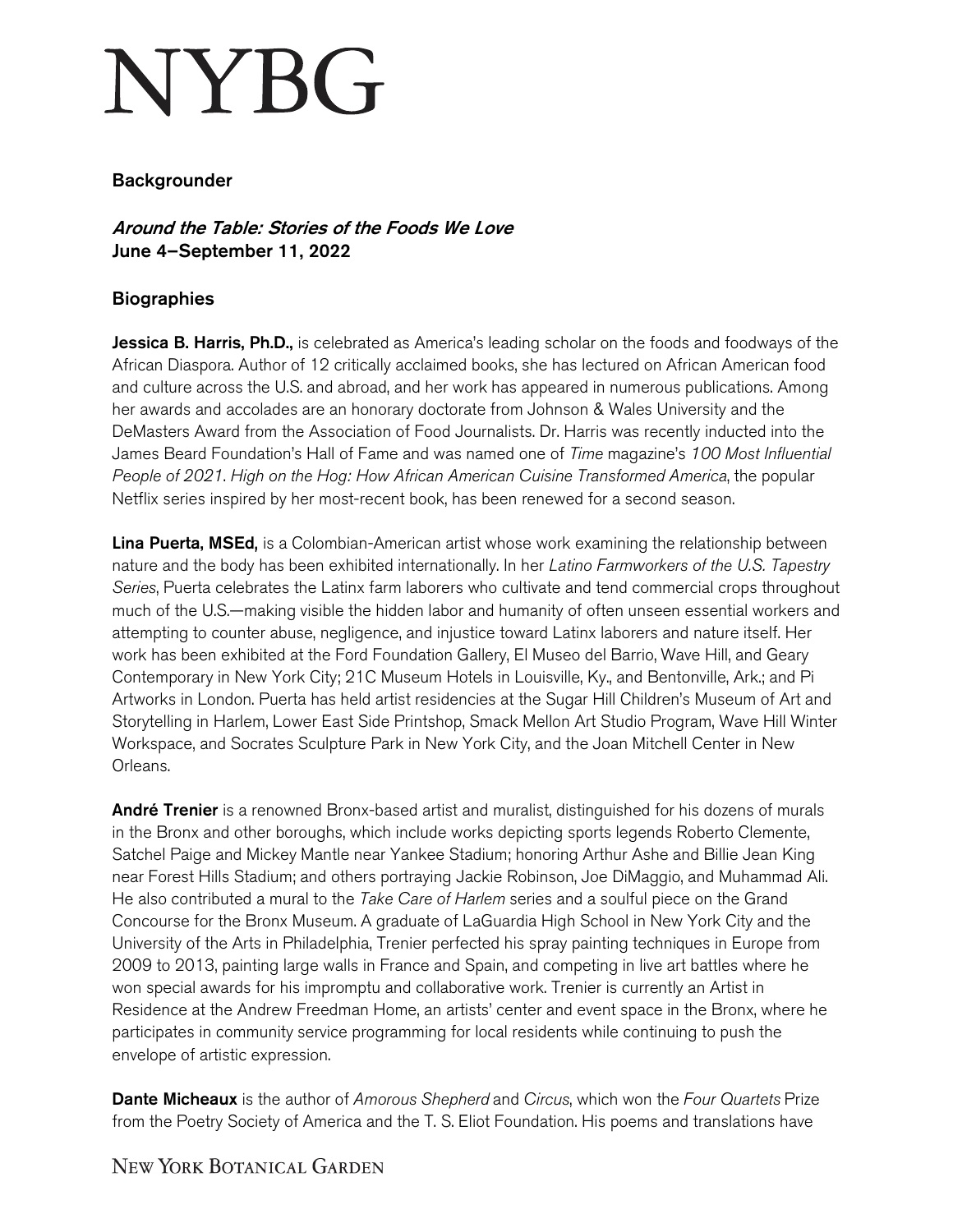appeared in *African American Review*; *The American Poetry Review*; *Callaloo*; *Literary Imagination*; *Poem-a-Day*; *Poetry*; *PN Review*; and *Tongue*—among other journals and anthologies. Micheaux's other honors include the 2020 *Ambit* Magazine Poetry Prize, and fellowships from Cave Canem Foundation and *The New York Times* Foundation. He is the Director of Programs for Cave Canem Foundation, a non-profit literary service organization committed to cultivating the artistic and professional growth of African American poets.

**Lawrence E. Moten III** is a New York City-based designer for plays, musicals, live events and installations. His design work, often new plays and world premieres, has been seen in New York City at Circle in the Square, with Page 73 Productions, 59E59 Theaters, Ensemble Studio Theatre, Cherry Lane Theatre, and Houses on The Moon as well as The New School and Marymount Manhattan College. Regionally his work has been seen at California Shakespeare Theater, American Conservatory Theater, The Old Globe, The Repertory Theatre of St. Louis, and many others. He has been the Resident Scenic Designer for the 2018, 2019, and 2020 National Playwrights Conference at The Eugene O'Neill Theatre Center. Moten was raised in Seattle, Wash., and San Antonio, Tex., and gained an appreciation for design, art, and music at a young age. He pursued his passion for design, earning his BFA in Theatrical Production Arts: Design from Ithaca College. He lives in Brooklyn and freelances across the country.

Joanna L. Groarke is Interim Head of Exhibitions at The New York Botanical Garden, where she leads a team that develops exhibitions, interpretive materials and publications, and public programming integrating NYBG's multidisciplinary mission areas of science, education, and horticulture. She has more than 15 years of experience in creating exhibitions, events, and audience development programs for institutions including the Irish Arts Center, New York, and Tufts University Art Gallery.

Alex McAlvay, Ph.D., is the Kate E. Tode Assistant Curator in the Institute of Economic Botany at The New York Botanical Garden. He studies the relationships between humans and their environments, the evolutional and ecological impacts of humans on plants, and the traditional management of plant resources. He is an expert in the study of wild edible plants, *Brassica*, population genomics, cropping systems, crop wild relatives, and ecology, and has conducted field research in Mexico, Canada, and Ethiopia.

**Brian Sullivan** is the Vivian and Edward Merrin Vice President for Glasshouses and Landscape, where he leads a dynamic team of horticulturists that develops and cares for The New York Botanical Garden's permanent tropical and arid-land plant collections under glass, greenhouse production of exhibition and garden display plants, more than 50 outdoor gardens and collections, and NYBG's 250 acre National Historic Landmark landscape. Sullivan has cared for plants and created gardens for people more than two decades in his career in public horticulture in New York City and California.

**Marc Hachadourian** is the Director of Glasshouse Horticulture and Senior Curator of Orchids at The New York Botanical Garden. With more than 15 years of commercial and specialist horticultural experience, he supervises the care of all the plants grown for display gardens, exhibitions, and scientific research in the Botanical Garden's greenhouses. He specializes in orchids, aquatics, bulbs, and alpines and is particularly interested in public awareness of global plant conservation and the appreciation of plant biodiversity.